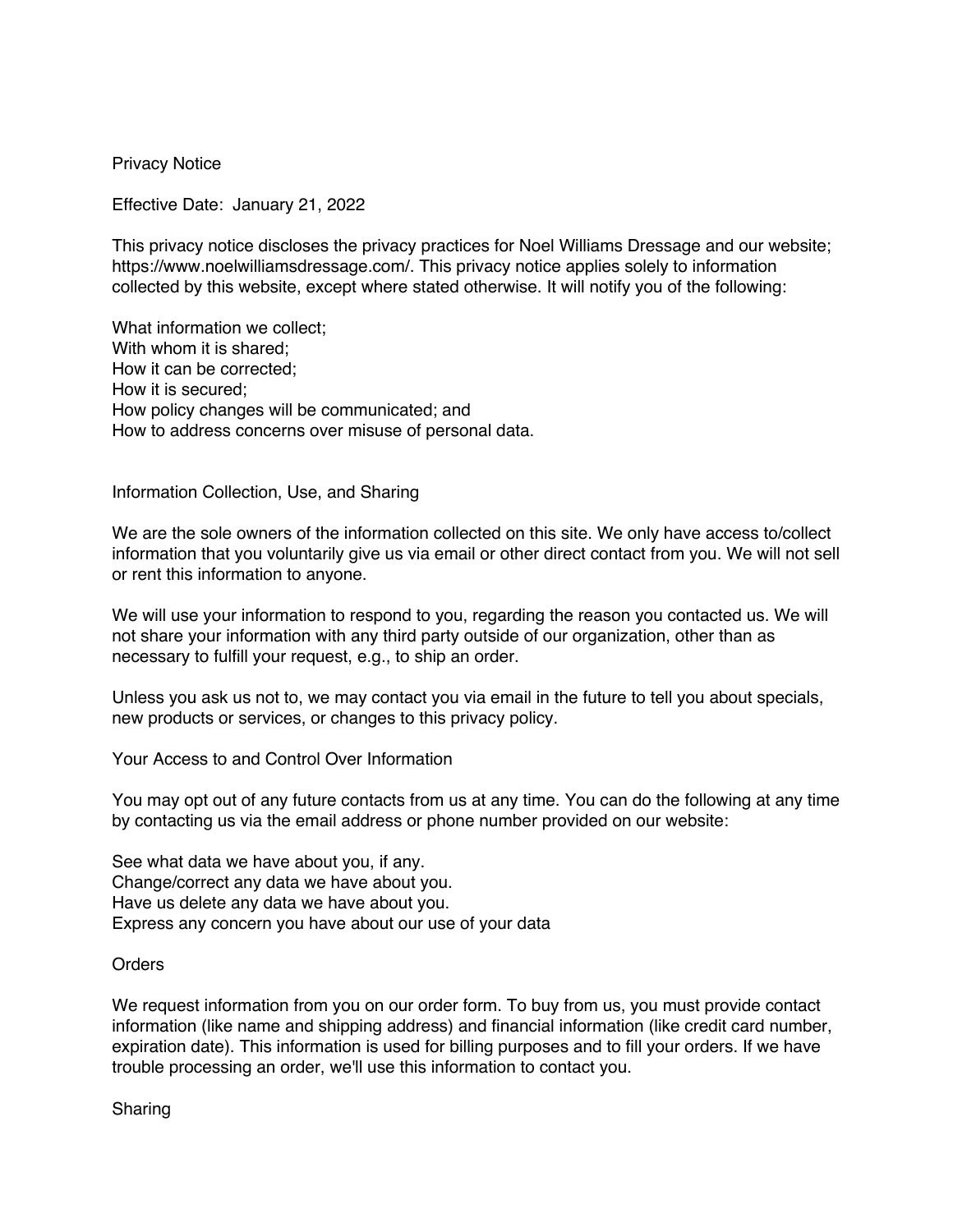We share aggregated demographic information with our partners and advertisers. This is not linked to any personal information that can identify any individual person.

# And/or:

We use an outside shipping company to ship orders, and a credit card processing company to bill users for goods and services. These companies do not retain, share, store or use personally identifiable information for any secondary purposes beyond filling your order.

# And/or:

We partner with another party to provide specific services. When the user signs up for these services, we will share names, or other contact information that is necessary for the third party to provide these services. These parties are not allowed to use personally identifiable information except for the purpose of providing these services.

# **Security**

We take precautions to protect your information. When you submit sensitive information via the website, your information is protected both online and offline.

Wherever we collect sensitive information (such as credit card data), that information is encrypted and transmitted to us in a secure way. You can verify this by looking for a closed lock icon at the bottom of your web browser, or looking for "https" at the beginning of the address of the web page.

While we use encryption to protect sensitive information transmitted online, we also protect your information offline. Only employees who need the information to perform a specific job (e.g. billing or customer service) are granted access to personally identifiable information. The computers/servers on which we store personally identifiable information are kept in a secure environment.

## **Cookies**

We use "cookies" on this site. A cookie is a piece of data stored on a site visitor's hard drive to help us improve your access to our site and identify repeat visitors to our site. For instance, when we use a cookie to identify you, you would not have to log in a password more than once, thereby saving time while on our site. Cookies can also enable us to track and target the interests of our users to enhance their experience on our site. Usage of a cookie is in no way linked to any personally identifiable information on our site.

Some of our business partners may use cookies on our site (e.g., advertisers). However, we have no access to or control over these cookies.

## Links

This web site contains links to other sites. Please be aware that we are not responsible for the content or privacy practices of such other sites. We encourage our users to be aware when they